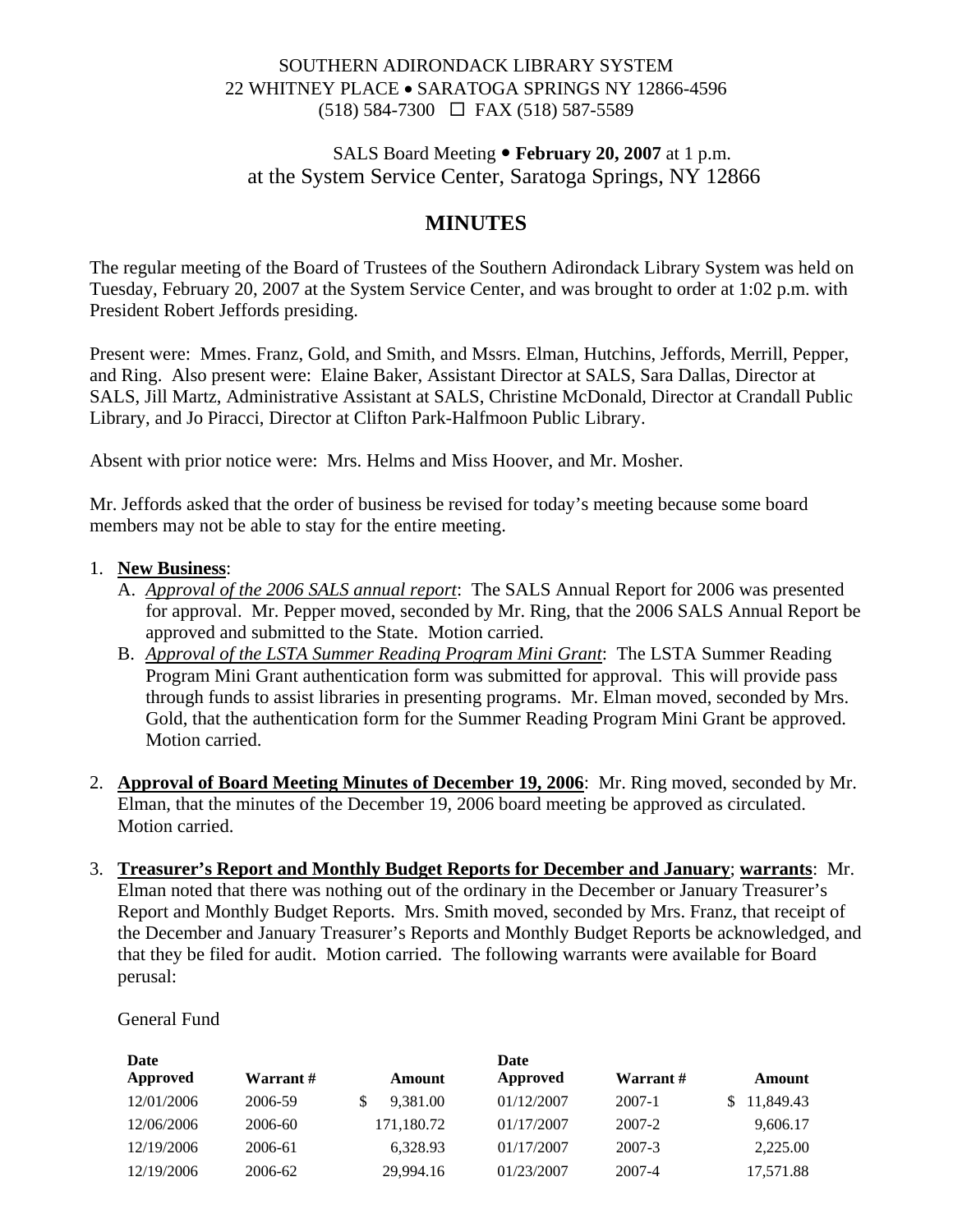| 12/27/2006               | 2006-63 | 1.768.00     | 01/30/2007 | 2007-5   | 10,460.32    |
|--------------------------|---------|--------------|------------|----------|--------------|
| 12/27/2006               | 2006-64 | 18.209.38    | 01/31/2007 | $2007-6$ | 8,770.78     |
| 12/29/2006               | 2006-65 | 2,154.18     |            | Payroll  | 123,490.11   |
|                          | Payroll | 86,950.61    |            |          | \$183,973.69 |
| Close out Petty Cash     |         | 100.00       |            |          |              |
| Transfer to Capital Fund |         | 50,000.00    |            |          |              |
|                          |         | \$376,066.98 |            |          |              |

#### Acquires Fund

| Approved<br>Warrant #<br>Amount<br>\$55,473.43<br>12/05/2006<br>$A06-23$ |  |
|--------------------------------------------------------------------------|--|
|                                                                          |  |
|                                                                          |  |
| 9,028.28<br>12/14/2006<br>$A06-24$                                       |  |
| 12/28/2006<br>24,413.55<br>$A06-25$                                      |  |
| 88,915.26                                                                |  |

- 4. **Director's Report**: (copy attached to the Official Minutes)
	- A. *Other*: SALS was closed February 14<sup>th</sup> due to the snow storm. The staff was called early in the morning and told not to report to work.

Sarah Hinman has requested, and was granted a leave without pay.

Jill Martz has been working diligently with the member libraries on the Annual Reports.

There will be two Net Library Downloadable Audio books training sessions on March  $7<sup>th</sup>$  at SALS.

Sandra Nelson, Elaine Baker and Sara worked on SALS Service Survey. Library Development approved SALS Plan of Service.

There has been more interest in the YSS Conference than anticipated; the Library Services Committee will talk more about that later.

- B. *NYLA Library Legislative Day, March 13th*: NYLA Library Legislative Day is Tuesday, March 13<sup>th</sup>. A schedule of appointments is in your folders. Please let Sara know if you plan to participate.
- C. *Joint Automation Report*: The Joint Automation Council PAC Committee met. They are looking at Committee structure, needs. Times have changed, and some committees may have different functions. The Joint Automation Council is investigating stand by automatic generators for the computer equipment. Richard Helenik, SALS electrician, is obtaining information.
- D. *SALS Directory now online*: SALS member library directory is now online. You can get to it through SALS blog. Some libraries have updated their information already. The current SALS website will be going away, and people will be redirected to the SALS blog site.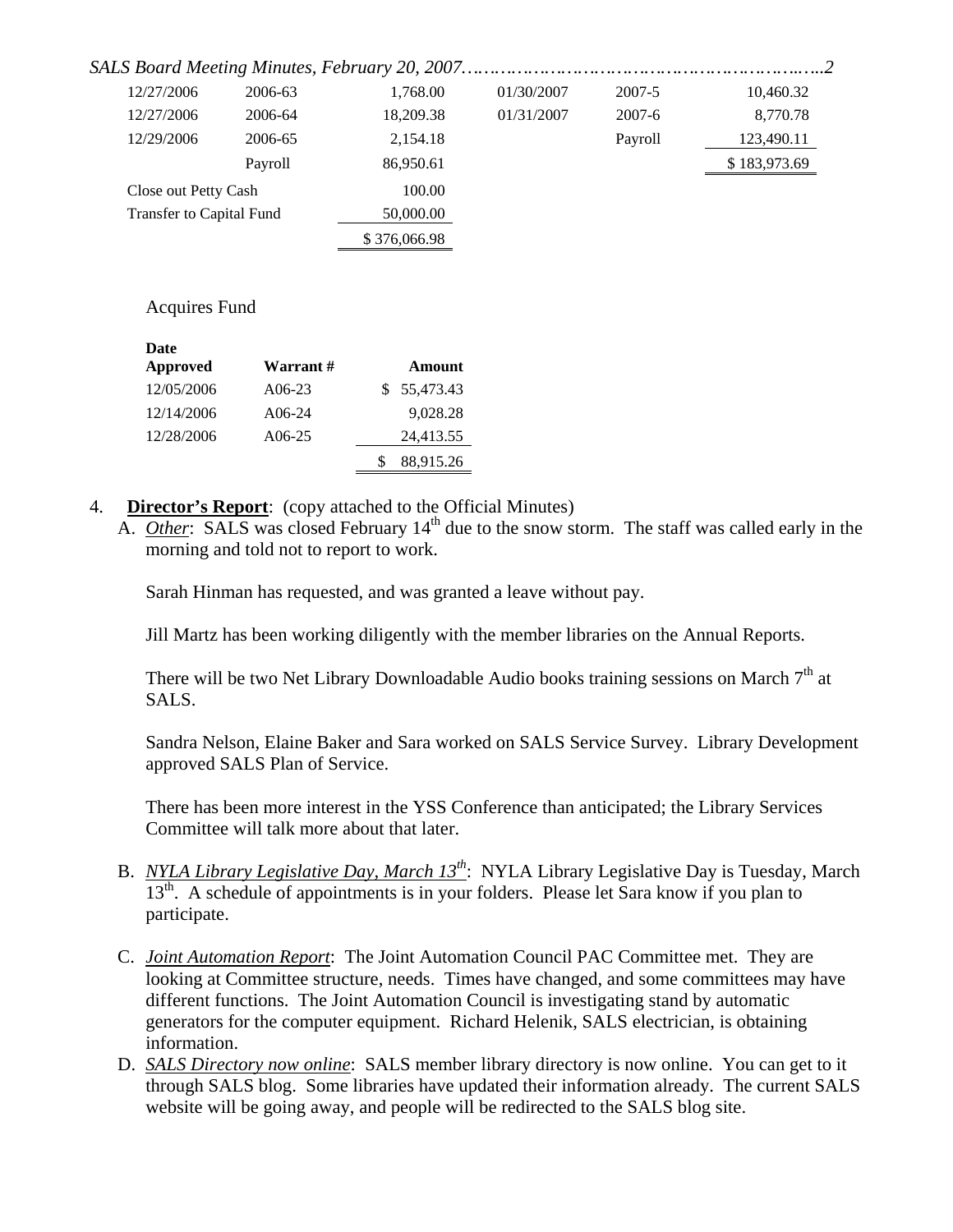- E. *GLE Folklife collection*: The Folklife Collection that SALS will temporarily house is gradually moving in; the stacks have been walled off for security. The majority of the collection will be coming soon, but there are several items on display throughout the office. Unfortunately, Albert Fowler, who was going to work at SALS during the Crandall Public Library Reconstruction, passed away. Our sympathies are extended to Albert Fowler's family, and his Crandall Public Library family because of his sudden and unexpected passing.
- F. *Telephone System*: The hard drive in the voice mail (Cadence) portion of our telephone system died, which caused all calls to come in to my extension. SALS opted to replace it with a rebuilt system, and will look into the possibility of a new telephone system.

The Governor's budget has \$111,000 more for SALS; a total of \$389,713 for construction.

## 5. **Committee Reports**:

- A. *Audit & Finance*: no report
- B. *Building*: The building has a small leak; if it doesn't get any worse, we will wait until Spring to fix it.
- C. *Bylaws Committee*: no report
- D. *Central Library Aid and Services*: no report
- E. *County Aid Coordinators*:
- F. *Library Services*: The YSS Conference in White Plains has more interested than anticipated. The Board previously approved a scholarship for one person at \$600. Five libraries have applied. Mrs. Smith, as chair of the Library Services Committee, moved extending scholarships for 4 more people for a total of 5 (1 person each from COR, BUR, CPH,GLE, WAT). Attendees would pay costs up front and be reimbursed after the conference. Motion carried.

Saratoga County amended the way non-profits could apply for County funds. A group of library staff from Saratoga County met and selected applying for funds for downloadable audio books. All libraries (except Round Lake) sent letters of support. Mrs. Dallas is in receipt of a letter from the Saratoga County attorney, Mr. Rider, allowing this one time only pass through of funds to the Women's Round Lake Improvement Society Library without jeopardizing the remainder of the money. Mrs. Smith, as chair of the Library Services Committee, moved that Round Lake Library be given \$3,000. Motion carried.

Jennifer Ferriss demonstrated the Zen Nano MP3 players that will be given to each library at the March  $7<sup>th</sup>$  NetLibrary training sessions. They can be used for downloadable audio books. Net Library has fiction and non-fiction for children as well as adults, popular authors. Crandall Public Library as the Central Library, and SALS added money to the grant from Saratoga County so this could be extended to all of SALS libraries.

- G. *Personnel*: no report
- H. *Trustee Nominating*: no report
- 6. **Unfinished Business**: none
- 7. **Director's Council Report:** The Director's Council had a meeting scheduled for February 14<sup>th</sup>, but that was cancelled due to the snowstorm. They are going to try to have a meeting on March  $7<sup>th</sup>$ during the break in the NetLibrary training sessions.